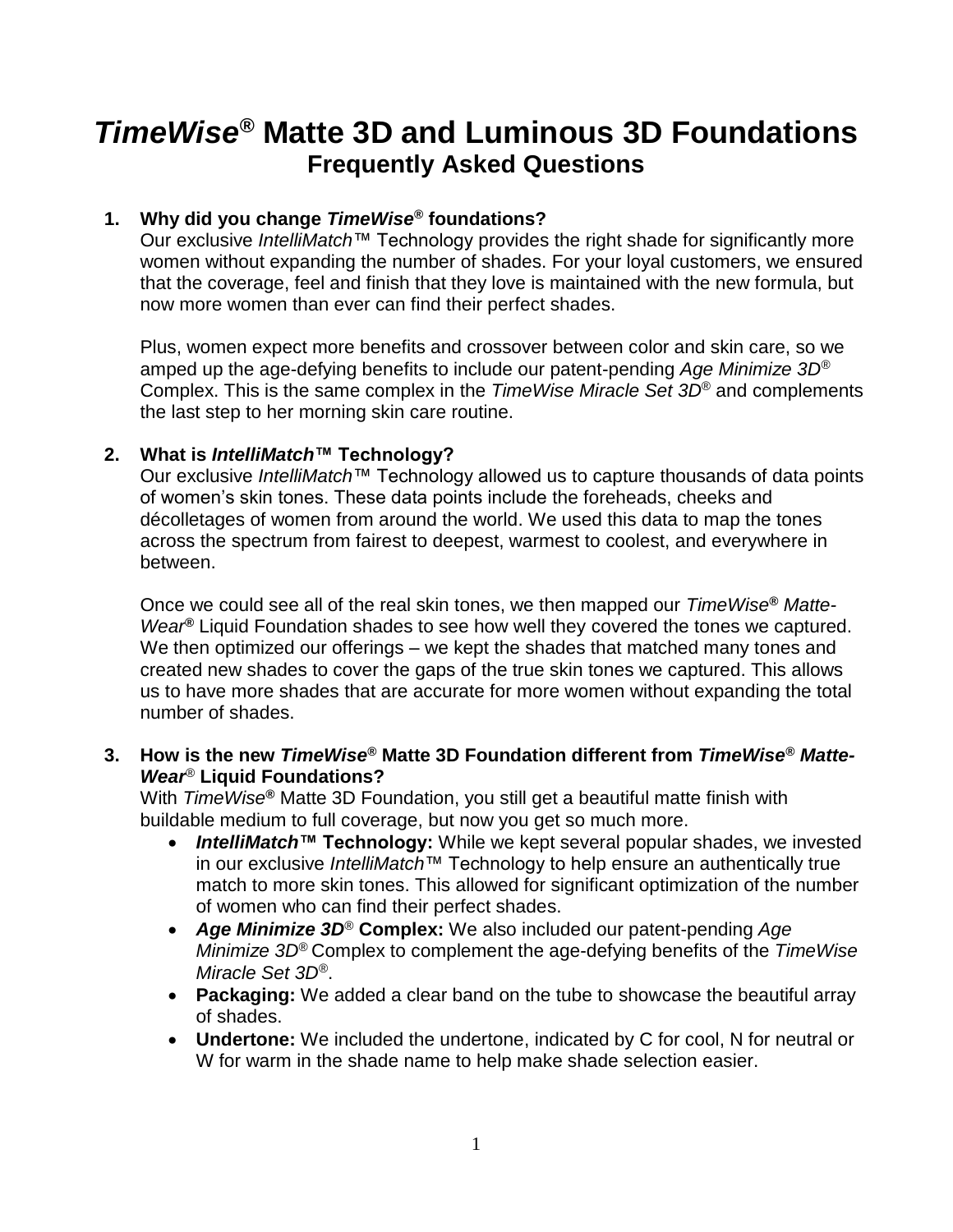# **4. How is the new** *TimeWise***® Luminous 3D Foundation different from** *TimeWise***®** *Luminous-Wear* **® Liquid Foundation?**

With *TimeWise***®** Luminous 3D Foundation, you still get a beautiful luminous finish with buildable medium to full coverage, but now you get so much more.

- *IntelliMatch***™ Technology:** While we kept several popular shades, we invested in our exclusive *IntelliMatch*™ Technology to help ensure an authentically true match to more skin tones. This allowed for significant optimization of the number of women who can find their perfect shades.
- *Age Minimize 3D*® **Complex:** We also included our patent-pending *Age Minimize 3D*® Complex to complement the age-defying benefits of *TimeWise Miracle Set 3D*®.
- **Packaging:** We added a clear band on the tube to showcase the beautiful array of shades.
- **Undertone:** We included the undertone, indicated by C for cool, N for neutral or W for warm in the shade name to help make shade selection easier.

# **5. What is the suggested retail price for** *TimeWise***® Matte 3D and Luminous 3D Foundations?**

Both *TimeWise*® Matte 3D and Luminous 3D Foundations are offered for \$25 each (suggested retail). We never compromise when it comes to the quality and safety of our products, and we want to select the best ingredients possible. Our new *TimeWise 3D*™ foundation formula is infused with our latest skin care technology, the patent-pending *Age Minimize 3D*® Complex, to complement the benefits of *TimeWise Miracle Set 3D*®.

# **6. Can** *TimeWise***® Matte 3D and Luminous 3D Foundations be used with any**  *Mary Kay***® skin care regimen?**

Yes. Any woman looking for buildable medium to full coverage, 12 hours of wear, a perfect match to her skin tone plus age-defying benefits will love *TimeWise***®** Matte 3D or Luminous 3D Foundations.

# **7. Why did the shade names change?**

We kept the familiar general skin tone references – ivory, beige or bronze – and a numbering system to indicate depth of shade within the skin tone (lightest to darkest from low number to high). Then to help with easier shade selection, we added an undertone reference: C=Cool, N=Neutral or W=Warm.

# **8. How do I apply** *TimeWise***® Matte 3D and Luminous 3D Foundations?**

You can apply *TimeWise***®** Matte 3D and Luminous 3D Foundations with your fingertips or with your favorite *Mary Kay***®** makeup tool. The *Mary Kay***®** Blending Sponge is designed to be dampened prior to use, allowing for a more sheer application. The *Mary Kay***®** Liquid Foundation Brush allows you to achieve the true medium coverage of the foundation and to build coverage. And the *Mary Kay* ® Blending Brush helps evenly apply the foundation for an effortless, full-coverage finish.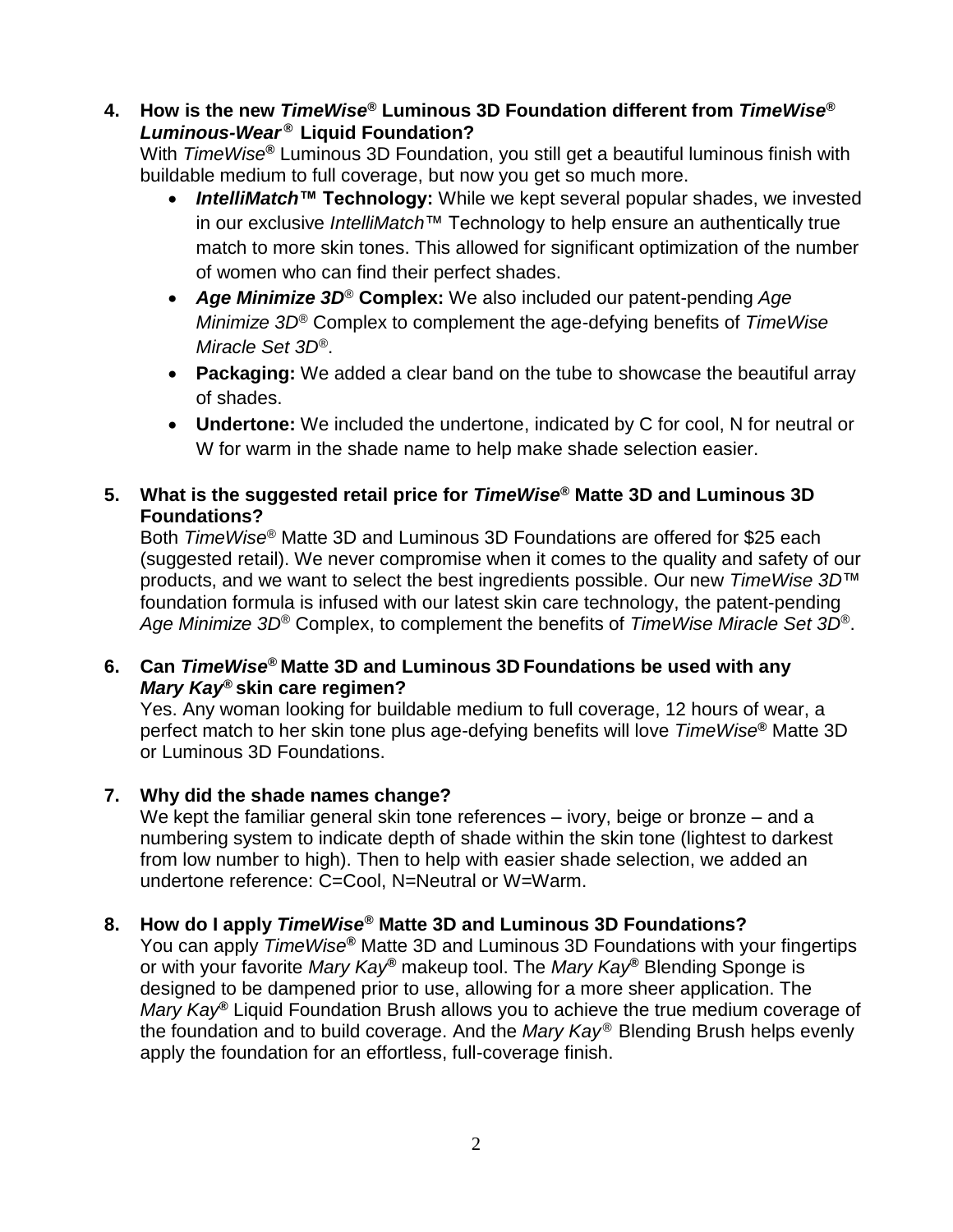**9. How do I shade match my current and new customers with the new** *TimeWise***® Matte 3D and Luminous 3D Foundations?**

The Foundation Finder Tool is available to all Independent Beauty Consultants for \$5 on Section 2 of the Consultant order form (COF) and is now included in Starter Kits. Conversion charts are posted on *Mary Kay InTouch®* > Products > Product Central > *TimeWise 3D*™ Foundations > Tools.

- **10. Do** *TimeWise***® Matte 3D and Luminous 3D Foundations contain added fragrance?** No. Neither formula contains added fragrance.
- **11. Do the new** *TimeWise***® Matte 3D and Luminous 3D Foundations have the same scent as the** *TimeWise Miracle Set 3D***®?**

No. The new *TimeWise 3D*™ foundations do not have the same scent as the *TimeWise Miracle Set 3D*® since their base ingredients are different.

- **12. Do the new** *TimeWise***® Matte 3D and Luminous 3D Foundations contain SPF?** No. We recommend using the *Mary Kay*® Foundation Primer Sunscreen Broad Spectrum SPF 15.\*
- **13. Is the fill weight of the new** *TimeWise***® Matte 3D and Luminous 3D Foundations the same as** *TimeWise***®** *Matte-Wear* **® and** *TimeWise***®** *Luminous-Wear* **® Liquid Foundations?**

Yes. The 1-ounce fill weight has remained the same.

**14. Will the new** *TimeWise***® Matte 3D and Luminous 3D Foundations be included in the Starter Kits?**

No. *Mary Kay* **®** CC Cream Sunscreen Broad Spectrum SPF 15\* will remain in the Starter Kit, but we have added the new Foundation Finder Tool.

- **15. What is the cost of the Foundation Finder Tool?** The updated regular-line Foundation Finder Tool is offered on Section 2 of the COF for \$5. The tool has all foundation forms represented on it and is included in Starter Kits.
- **16. Do I need to purchase a new Foundation Finder Tool to include the luminous shades?**

No. If you have already purchased or received a Foundation Finder Tool that has the new *TimeWise 3D*™ foundations, it is not obsolete. The tool we launched in May has all shades that are offered in the luminous finish; however, the bronze luminous shades are incorrectly marked with an "M" (implying they are matte only). Starter Kits will have the corrected Foundation Finder Tool beginning in October.

**17. Will the new** *TimeWise* **® Matte 3D and Luminous 3D Foundations be included in the** *Great Start* **product bonus bundles?**

The *Great Start* product bonus bundles already feature the new *TimeWise*® Matte 3D Foundation options. *TimeWise*® Luminous 3D Foundation product bonus bundles are shown in the new *Great Start* brochures that launched July 1 and will be available to order July 26, 2019.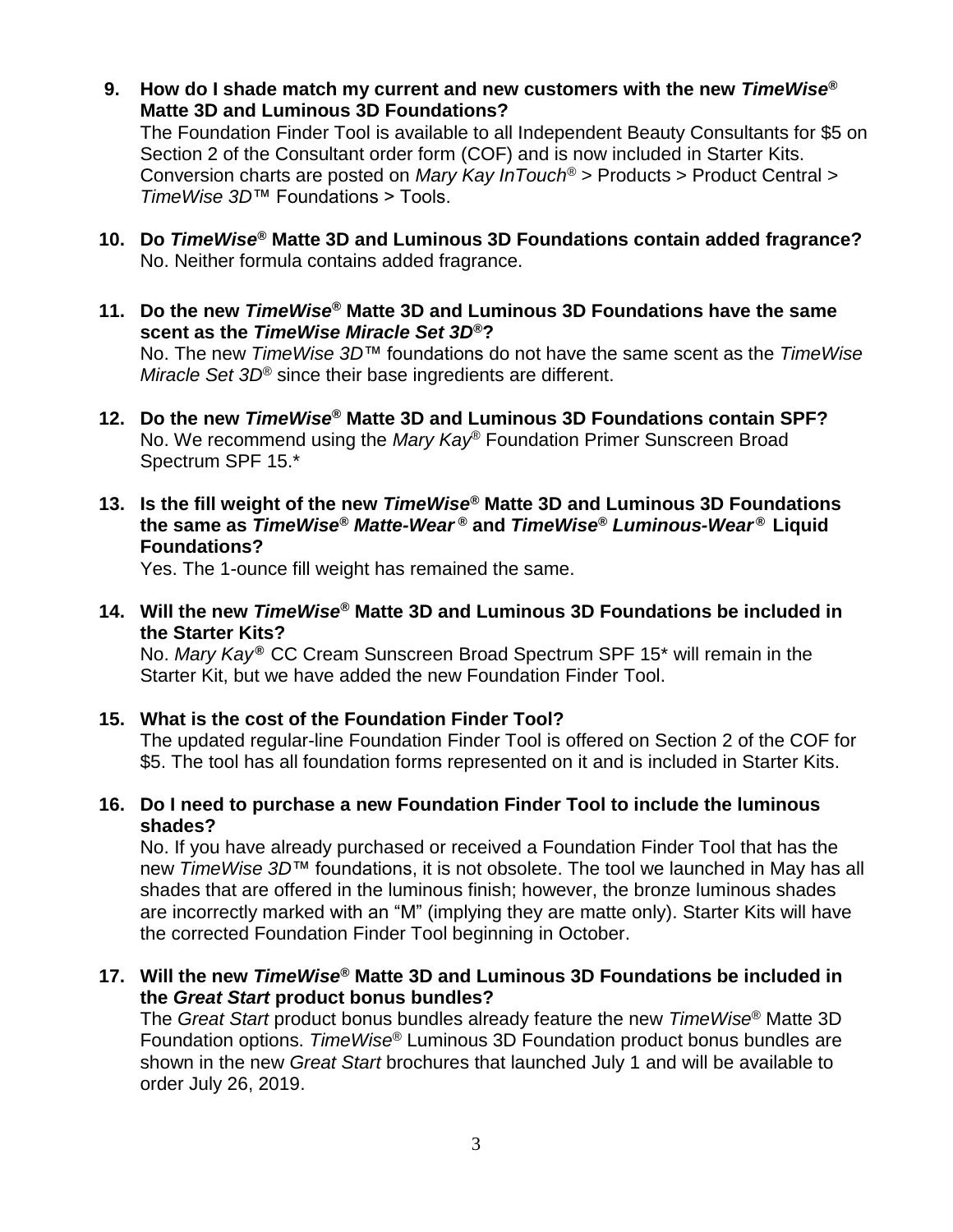#### **18. Are Section 2 samples available for the new** *TimeWise***® Matte 3D and Luminous 3D Foundations?**

Yes. Section 2 samples are available for every shade.

#### **19. What is the use-up rate?**

The use-up rate will be similar to what you see with *TimeWise*<sup>®</sup> Matte-Wear<sup>®</sup> and *TimeWise*® *Luminous-Wear*® Liquid Foundations: about five weeks with daily use. However, the use-up rate depends on application, coverage and frequency of use.

#### **20. Why did we move to a three-digit shade name numbering system?**

By incorporating a three-digit numbering system, we have allowed ourselves room to grow. Over time, new shade needs may arise, and we will be able to fit them into the lineup and maintain our sequential shade depth due to the three-digit indicators. The three-digit numbering system is the new industry standard, and we worked with Mary Kay Global Beauty Ambassador Luis Casco throughout the development of our numbering system.

#### **21. What foundations are phasing out at the time of the new launch?**

All *TimeWise*® *Matte-Wear* ® Liquid Foundation, *TimeWise*® *Luminous-Wear* ® Liquid Foundation and *Mary Kay* ® Medium-Coverage Foundation phased out in May. The new formulas have a buildable medium-to-full coverage and 12-hour oil control or 12-hour moisturization to meet the needs of both *TimeWise*® *Matte-Wear* ® and *Luminous-*Wear<sup>®</sup> Liquid Foundations and *Mary Kay*<sup>®</sup> Medium-Coverage Foundation users.

#### **22. Is the consistency of the new** *TimeWise***® Matte 3D and Luminous 3D Foundations comparable to** *TimeWise***®** *Matte-Wear* **® and** *Luminous-Wear* **® Liquid Foundations?**

The consistency of the new *TimeWise*® Matte 3D and Luminous 3D Foundations is very comparable to what you and your customers are used to with *TimeWise*® Liquid Foundations. You will experience a smooth, easy application with medium-to-full coverage and age-defying benefits from our patent-pending *Age Minimize 3D*® Complex.

#### **23. How many shades are being offered in the new** *TimeWise***® Matte 3D Foundations?**

We launched 28 SKUs in a variety of shades.

#### **24. How many shades are being offered in the new** *TimeWise***® Luminous 3D Foundations?**

We are launching 23 SKUs in a variety of shades.

#### **25. How do I find the right shade conversion for my** *Mary Kay* **® Medium-Coverage Foundation users?**

We recommend shade matching those individuals the same way you would a new customer. Start with the Foundation Finder Tool to determine which shade most closely matches their skin tone and then stripe test with that shade, plus one shade lighter and one shade darker.